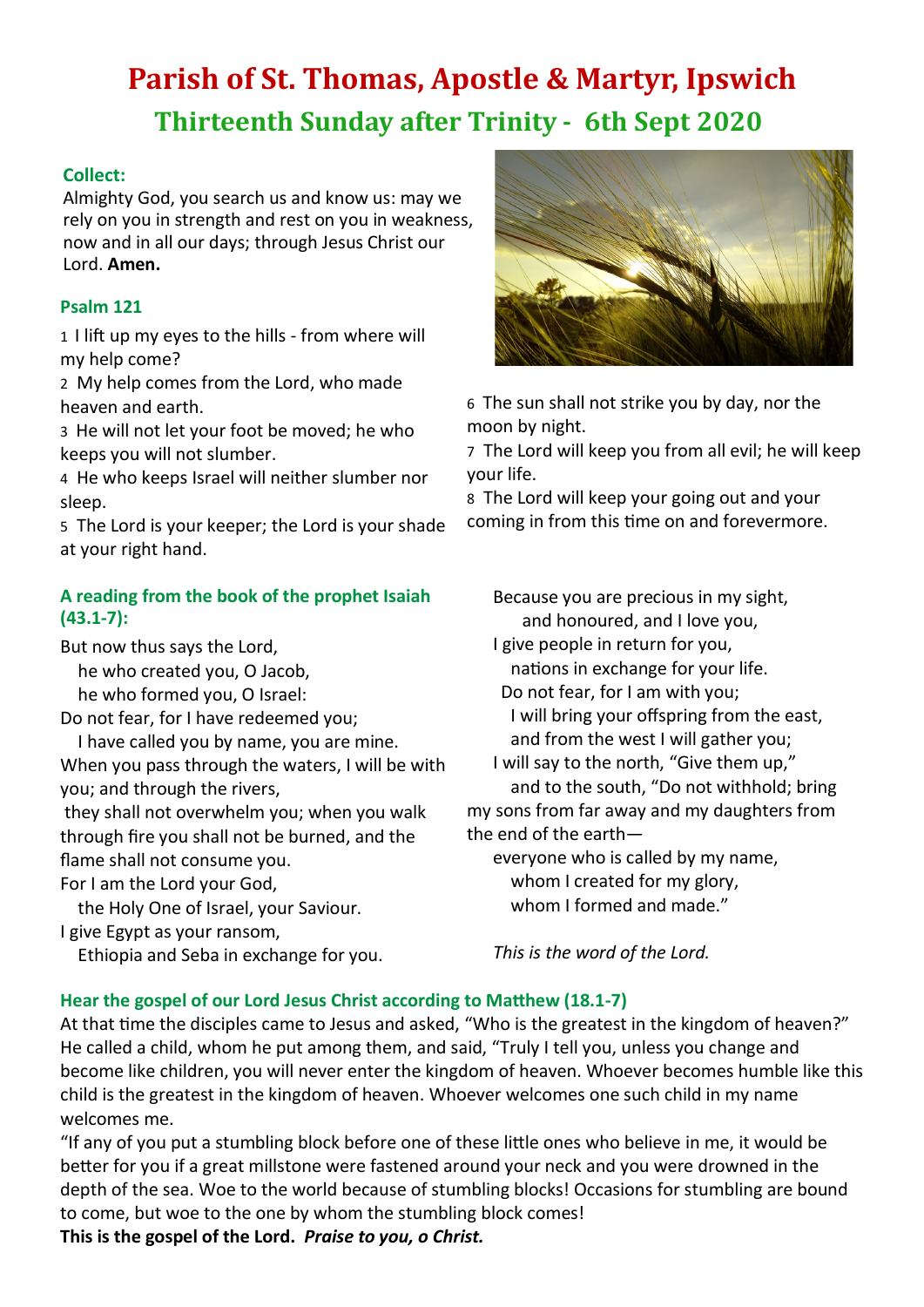## **Reflection 'New Beginnings':**

This first Sunday in September we usually think about 'New beginnings' as we come together after the summer holidays. And this year, even though we can't all gather to worship together we are very aware that the start of this new school year means a 'new beginning' for everyone, even if they are not starting in a new school or job. For, all of us are having to find new ways of living and being, of coping with not seeing family and friends who we would normally meet with regularly. Church is different from what we are used to, and many are unable to come to church at all. Jobs are uncertain, shopping and going out is strenuous and less enjoyable. We continue to live with heightened anxiety about this unseen enemy.

This week, we have been especially thinking about and praying for our schools, with children and young people, teachers and other school staff returning to school, praying that all the preparation for creating a safe environment for children and teachers will pay off, that all stay well and can have a rewarding and fruitful time in School again.

As people of faith, new beginnings, whether we have chosen them or they are imposed on us, always present an opportunity to hear afresh God's assuring and comforting words, that we are not alone; that we need not be afraid. New beginnings are an opportunity to develop new habits that involve walking more closely with God.

Our readings this morning remind us of God's invitation to allow God to be part of our lives and to rely more on God. In the gospel reading Jesus challenges the adults who have asked him 'who is the greatest in the kingdom of heaven' by taking a child and saying to them 'whoever becomes humble like this child is the greatest in the kingdom of heaven'. What is Jesus saying to us? What does it mean to 'be humble like a child?' Children know that they depend on others for their daily needs, for their development, their growth and flourishing. Children have to trust and they have an innate sense of the presence and awe of God if their environment encourages it. As we grow up and learn to take control of their lives, we often feel we have to do it all in our own strength, until we come up against our limitations, or life throws challenges into our path which overwhelm us. As Christians, we have the great gift of knowing God as 'our loving father in heaven' – and fact is, that God cares about each one of us as a 'loving father'. Do we believe and trust that? Do we live as if we have a loving Father who made us, knows us in the depth of our being and, most importantly, loves us – as we are -unconditionally. All God asks of us is to love God back. And so, as we move into this autumn, with it's challenges and uncertainty; as we care for our children and young people; our vulnerable, shielding family and friends; as we care for ourselves wanting to flourish and stay well, let's draw on the wisdom of our faith and develop or strengthen habits that allow God to be part of our lives, our worries, our struggles, our joys and sorrows. Start and end your day with prayer, saying the Lord's prayer or another prayer that works for you. Pray with your children at bed-time, looking back over the day: what sadnesses do we place into God's hands for the night; what do we say thank you for; who are the people we pray for? If your day is super full, notice where the spaces are when you are on your own: walking the dog; doing the washing up: talk to God as if you were talking to a friend. Many people find listening to worship songs/ hymns uplifting and strengthening. And remember, you are part of a faith family – make space to be with others who are on the journey with God. You are not alone. Hear God's words, spoken through the prophet Isaiah 'Do not be afraid, … I have called you by name, you are mine. When you pass through the waters I will be with you; and through the rivers, they shall not overwhelm you.' Amen. *- Rev Jutta*

*God is love. Those who live in love live in God, and God lives in them.*  **The peace of the Lord be always with you.**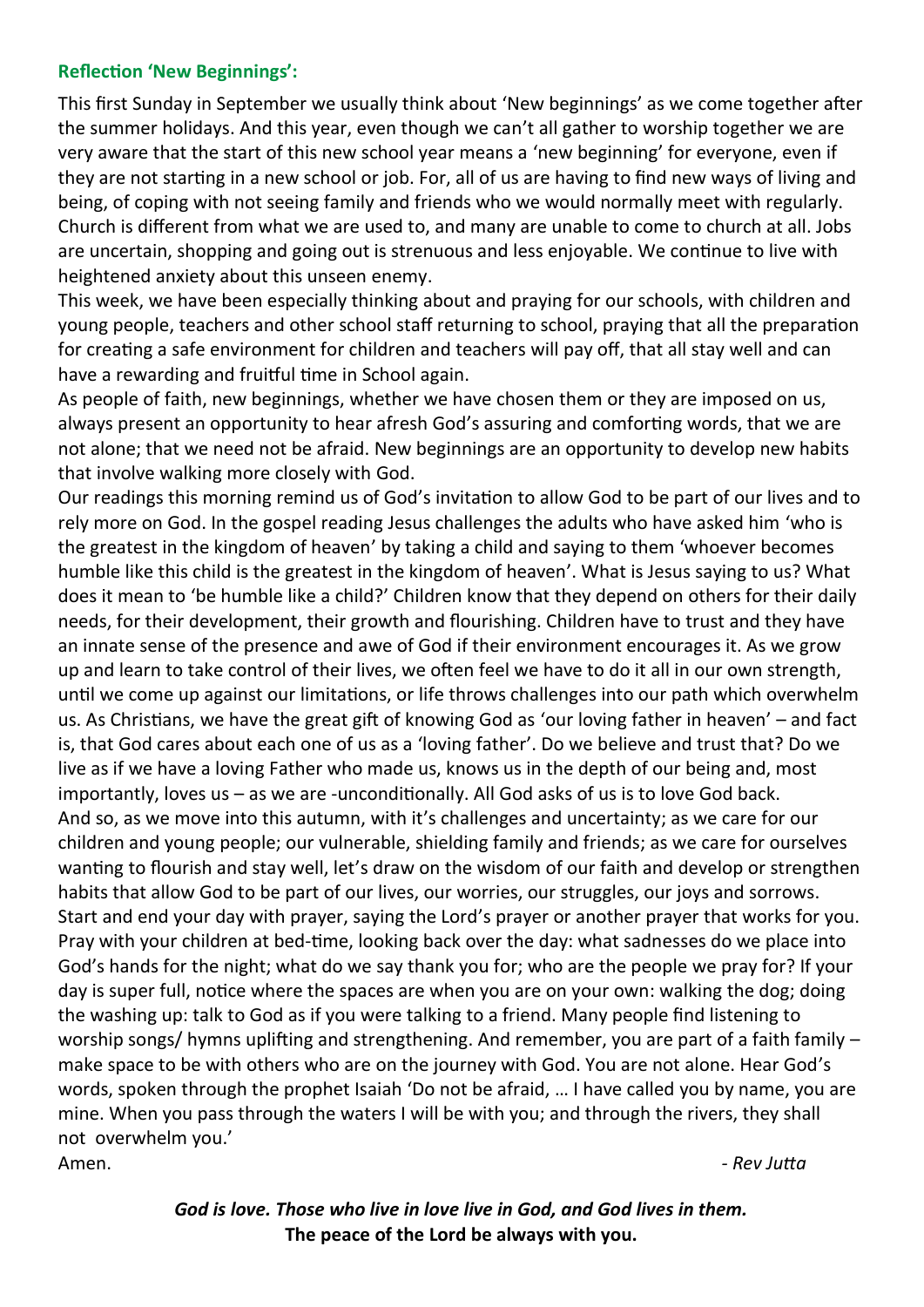**For this week, the first Sunday of the new school year, here are the words of a hymn to sing or pray, and a prayer for New Beginnings:**

> Let all the world in every corner sing, my God and King! The heav'ns are not too high, His praise may thither fly; the earth is not too low, His praises there may grow. Let all the world in every corner sing, my God and King!

Let all the world in every corner sing, my God and King! The Church with psalms must shout, no door can keep them out; but, above all, the heart must bear the longest part. Let all the world in every corner sing, my God and King!

#### **Prayer for New Beginnings**

God of our lives, You are always calling us To follow you into the future, Inviting us to new ventures, new challenges, new ways to care, New ways to touch the hearts of all.

When we are fearful of the unknown, give us courage. When we worry that we are not up to the task, remind us that you would not call us if you did not believe in **11S** 

When we get tired, or feel disappointed with the way things are going, Remind us that you can bring change and hope out of the most difficult situations. Amen.

(from *The Pattern of our Days*, K. Galloway)

*Call this number* ↓ *for free*, to listen to hymns being sung, prayers, or reflections. Give it a go, it's a lovely way to worship from home!



A free phone line of hymns, reflections and prayers



Our services back in Church combined with ZOOM at 10am are working well. **In order to attend church on Sundays, you need to book in, ideally with the electronic booking form, or by phoning 01473 742973**  (the Church answer phone) by Saturday 9 am. **To attend the Wednesday 10am communions,** you can just come

along. We look forward to seeing you soon.

**St Thomas Church is open for Private Prayer, on Mondays and Thursdays, between 11 am and 2 pm. The Peace Garden is open for use every weekday.**